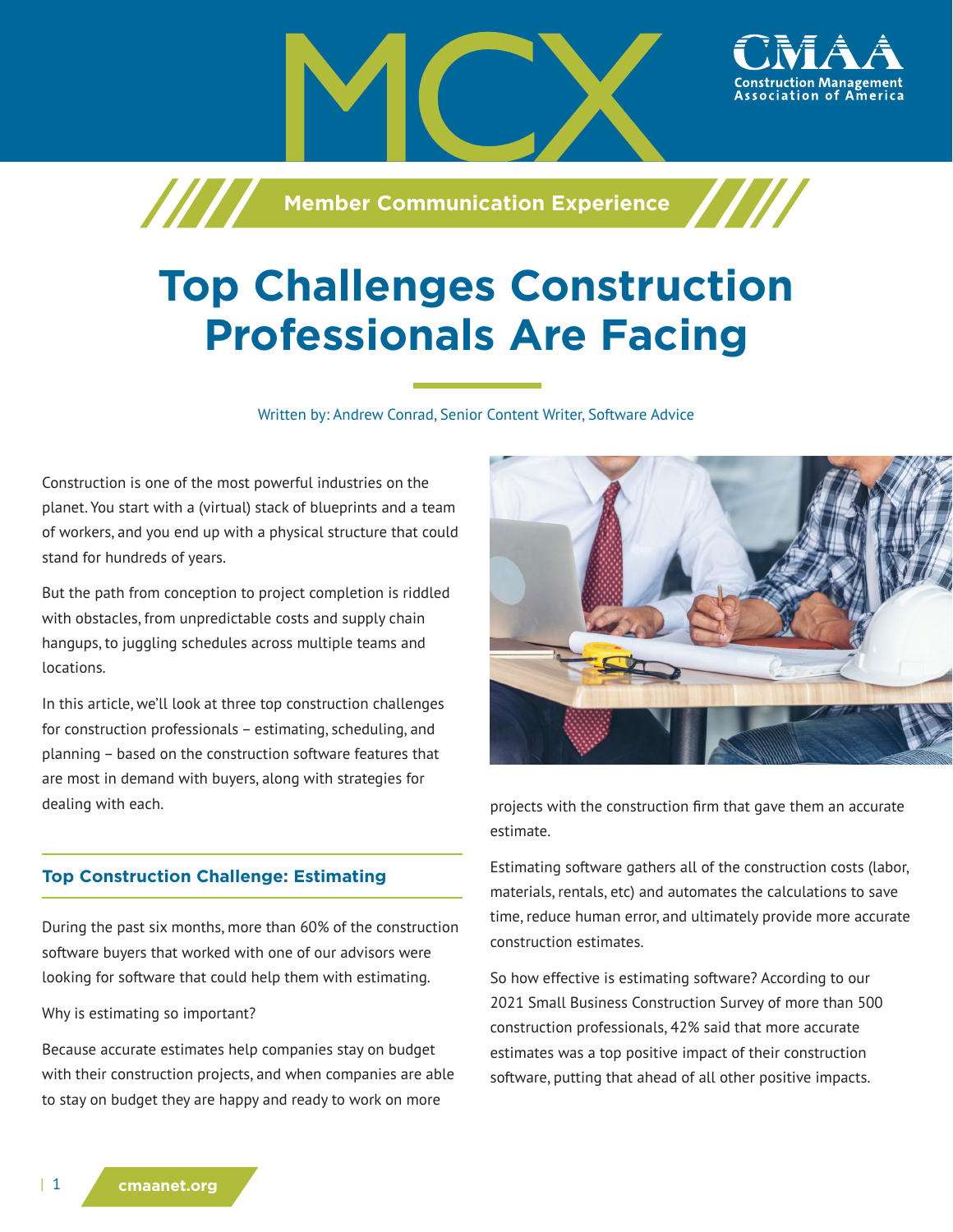### **Top Construction Challenge: Scheduling and Project Management**

A construction project without organized scheduling and sound project management is chaos, and chaos is the last thing you want in a construction project. So it's no surprise that 43% of the construction software buyers who worked with our advisors in the past six months were looking for software to help them with their project management needs.

Construction project management software is the foundation of any firm's software stack. It can help construction teams stay on schedule and within scope, communicate across sites, keep track of budget, and more.

Having access to effective, up-to-date construction project management software to help with scheduling is so important to construction firm leadership that more than half of small construction businesses implemented new construction project management software in the past year alone (methodology below). That's more than any other type of software, including online meeting software (32%) and collaboration software (26%).

# **Top Construction Challenge: Planning and Takeoff**

In construction, everyone is eager to break out the big hardware, get their hands dirty, and start building something. But without proper planning, that building could end up as a big mess.

Perhaps that's why almost 30% of construction professionals looking for new software with us in the past six months were looking for help with takeoff.

Takeoff software helps construction firms gather together electronic versions of all their blueprints and designs for a given project. The software then helps those teams set a realistic scope and create a comprehensive list of all the construction materials and skilled labor they'll need to complete the project.

Takeoff software works hand-in-hand with estimating software, and they're often included in the same system.  $\mathcal{L}$